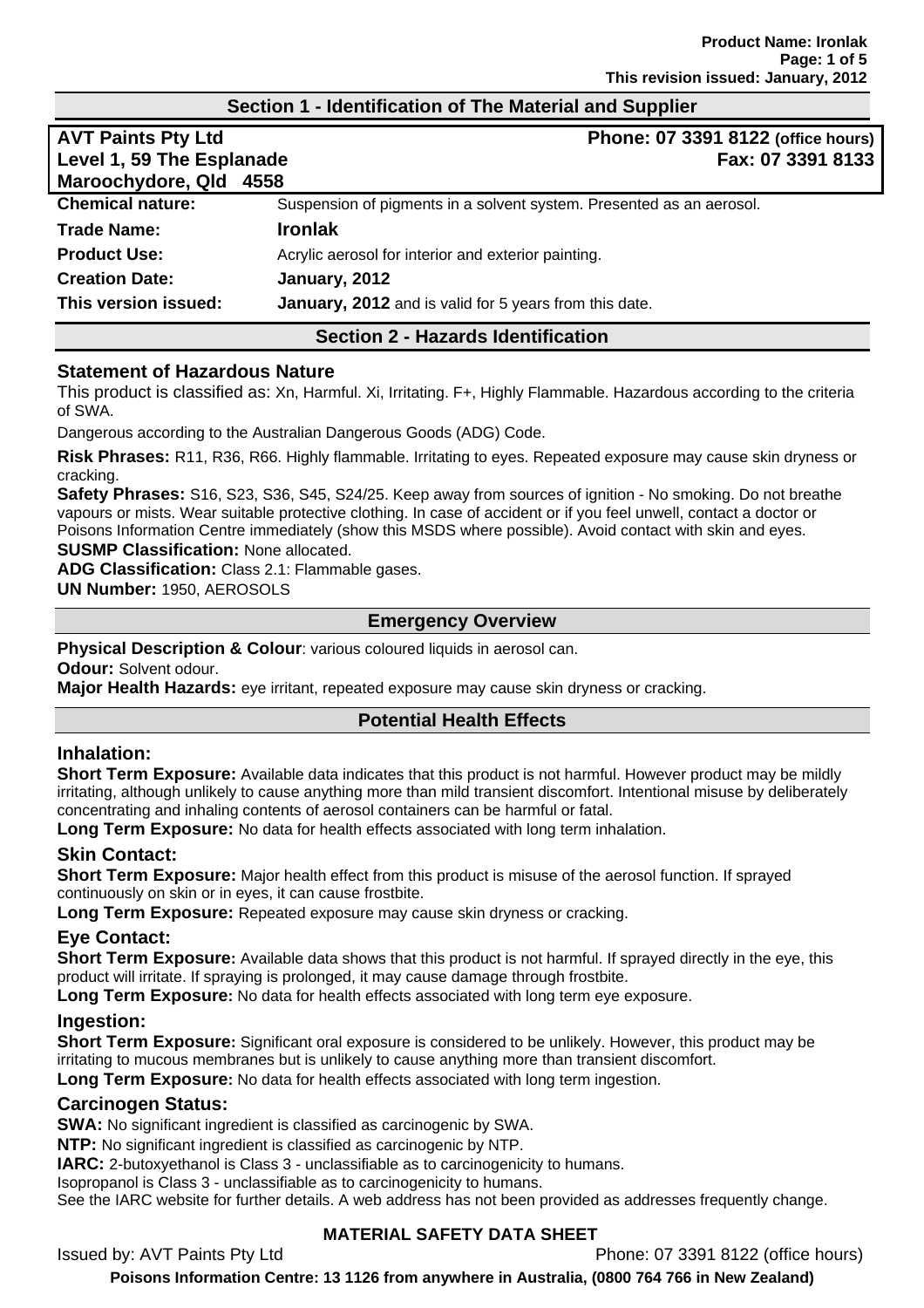| <b>Section 3 - Composition/Information on Ingredients</b> |               |            |                          |                           |  |
|-----------------------------------------------------------|---------------|------------|--------------------------|---------------------------|--|
| Ingredients                                               | <b>CAS No</b> | Conc,%     | TWA (mg/m <sup>3</sup> ) | STEL (mg/m <sup>3</sup> ) |  |
| dimethyl ether (propellant)                               | 115-10-6      | $10 - 25$  | 760                      | 950                       |  |
| Solvent naphtha petroleum, light, aromatic                | 64742-95-6    | $10 - 25$  | not set                  | not set                   |  |
| Acetone                                                   | 67-64-1       | $10 - 25$  | 1185                     | 2375                      |  |
| Ethyl acetate                                             | 141-78-6      | $10 - 25$  | 720                      | 1440                      |  |
| n-Butyl acetate                                           | 123-86-4      | $10 - 25$  | 713                      | 950                       |  |
| 2-butoxyethanol                                           | 111-76-2      | $2.5 - 10$ | 121                      | not set                   |  |
| Propan-2-ol                                               | 67-63-0       | $2.5 - 10$ | 983                      | 1230                      |  |
| non hazardous pigment blend                               | secret        | $10 - 20$  | not set                  | not set                   |  |
|                                                           |               |            |                          |                           |  |

This is a commercial product whose exact ratio of components may vary slightly. Minor quantities of other non hazardous ingredients are also possible.

The SWA TWA exposure value is the average airborne concentration of a particular substance when calculated over a normal 8 hour working day for a 5 day working week. The STEL (Short Term Exposure Limit) is an exposure value that may be equalled (but should not be exceeded) for no longer than 15 minutes and should not be repeated more than 4 times per day. There should be at least 60 minutes between successive exposures at the STEL. The term "peak "is used when the TWA limit, because of the rapid action of the substance, should never be exceeded, even briefly.

#### **Section 4 - First Aid Measures**

#### **General Information:**

You should call The Poisons Information Centre if you feel that you may have been poisoned, burned or irritated by this product. The number is 13 1126 from anywhere in Australia (0800 764 766 in New Zealand) and is available at all times. Have this MSDS with you when you call.

**Inhalation:** No first aid measures normally required. However, if inhalation has occurred, and irritation has developed, remove to fresh air and observe until recovered. If irritation becomes painful or persists more than about 30 minutes, seek medical advice.

**Skin Contact:** Gently blot away excess liquid. Wash gently and thoroughly with water (use non-abrasive soap if necessary) for 5 minutes or until chemical is removed.

**Eye Contact:** Immediately flush the contaminated eye(s) with lukewarm, gently flowing water for 20 minutes or until the product is removed, while holding the eyelid(s) open. Take care not to rinse contaminated water into the unaffected eye or onto the face. Obtain medical attention immediately. Take special care if exposed person is wearing contact lenses.

**Ingestion:** If product is swallowed or gets in mouth, do NOT induce vomiting; wash mouth with water and give some water to drink. If symptoms develop, or if in doubt contact a Poisons Information Centre or a doctor.

## **Section 5 - Fire Fighting Measures**

**Fire and Explosion Hazards**: This product is classified as flammable. There is a moderate risk of an explosion from this product if commercial quantities are involved in a fire. Firefighters should take care and appropriate precautions. Vapours from this product are heavier than air and may accumulate in sumps, pits and other low-lying spaces, forming potentially explosive mixtures. They may also flash back considerable distances.

Fire decomposition products from this product may be toxic if inhaled. Take appropriate protective measures.

**Extinguishing Media:** Suitable extinguishing media are carbon dioxide, dry chemical, foam, water fog. Water fog or fine spray is the preferred medium for large fires. Try to contain spills, minimise spillage entering drains or water courses.

**Fire Fighting:** If a significant quantity of this product is involved in a fire, call the fire brigade. There is a danger of a violent reaction or explosion if significant quantities of this product are involved in a fire. Recommended personal protective equipment is full fire kit and breathing apparatus.

| <b>Flash point:</b>              | -41°C (estimated, based on ingredients). |
|----------------------------------|------------------------------------------|
| <b>Upper Flammability Limit:</b> | Not available                            |
| <b>Lower Flammability Limit:</b> | Not available                            |
| <b>Autoignition temperature:</b> | No data.                                 |
| <b>Flammability Class:</b>       | Flammable                                |
|                                  |                                          |

#### **Section 6 - Accidental Release Measures**

**Accidental release:** This product is sold in small packages, and the accidental release from one of these is not usually a cause for concern. For minor spills, clean up, rinsing to sewer and put empty container in garbage. Although no special protective clothing is normally necessary because of occasional minor contact with this product, it is good

## **MATERIAL SAFETY DATA SHEET**

Issued by: AVT Paints Pty Ltd Phone: 07 3391 8122 (office hours)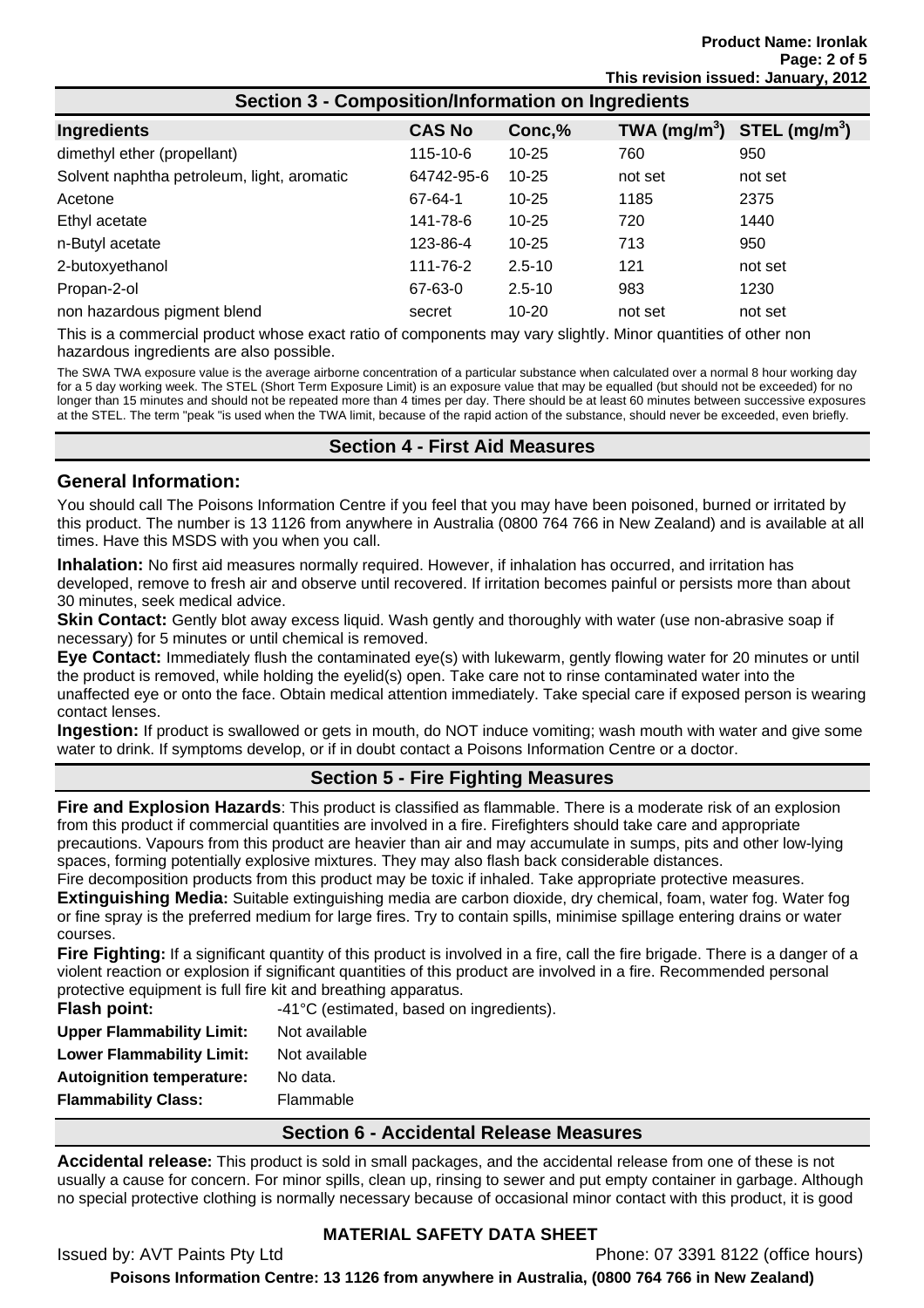practice to wear impermeable gloves when handling chemical products. In the event of a major spill, prevent spillage from entering drains or water courses and call emergency services.

# **Section 7 - Handling and Storage**

**Handling:** Keep exposure to this product to a minimum, and minimise the quantities kept in work areas. Check Section 8 of this MSDS for details of personal protective measures, and make sure that those measures are followed. The measures detailed below under "Storage" should be followed during handling in order to minimise risks to persons using the product in the workplace. Also, avoid contact or contamination of product with incompatible materials listed in Section 10.

**Storage:** Store in a cool, well ventilated area, and make sure that surrounding electrical devices and switches are suitable. Check containers and valves periodically for leaks. If you keep more than 25kg of flammable gases, you are probably required to license the premises or notify your Dangerous Goods authority. If you have any doubts, we suggest you contact your Dangerous Goods authority in order to clarify your obligations. Check packaging - there may be further storage instructions on the label.

## **Section 8 - Exposure Controls and Personal Protection**

The following Australian Standards will provide general advice regarding safety clothing and equipment:

Respiratory equipment: **AS/NZS 1715**, Protective Gloves: **AS 2161**, Occupational Protective Clothing: AS/NZS 4501 set 2008, Industrial Eye Protection: **AS1336** and **AS/NZS 1337**, Occupational Protective Footwear: **AS/NZS2210**.

| <b>SWA Exposure Limits</b> | TWA ( $mg/m3$ ) | STEL $(mg/m3)$ |
|----------------------------|-----------------|----------------|
| dimethyl ether             | 760             | 950            |
| Acetone                    | 1185            | 2375           |
| Ethyl acetate              | 720             | 1440           |
| n-Butyl acetate            | 713             | 950            |
| 2-butoxyethanol            | 121             | not set        |
| Propan-2-ol                | 983             | 1230           |

No special equipment is usually needed when occasionally handling small quantities. The following instructions are for bulk handling or where regular exposure in an occupational setting occurs without proper containment systems. **Ventilation:** This product should only be used in a well ventilated area. If natural ventilation is inadequate, use of a fan is suggested.

**Eye Protection:** Protective glasses or goggles should be worn when this product is being used. Failure to protect your eyes may cause them harm. Emergency eye wash facilities are also recommended in an area close to where this product is being used.

**Skin Protection:** You should avoid contact even with mild skin irritants. Therefore you should wear suitable impervious elbow-length gloves and facial protection when handling this product. See below for suitable material types.

**Protective Material Types:** We suggest that protective clothing be made from the following materials: Viton, nitrile, neoprene.

**Respirator:** Usually, no respirator is necessary when using this product. However, if you have any doubts consult the Australian Standard mentioned above. Otherwise, not normally necessary.

Eyebaths or eyewash stations and safety deluge showers should be provided near to where this product is being used.

## **Section 9 - Physical and Chemical Properties:**

| <b>Physical Description &amp; colour:</b> | various coloured liquid in aerosol can.          |
|-------------------------------------------|--------------------------------------------------|
| Odour:                                    | Solvent odour.                                   |
| <b>Boiling Point:</b>                     | Major solvent boils at 60°C at 100kPa            |
| <b>Freezing/Melting Point:</b>            | No specific data. Liquid at normal temperatures. |
| <b>Volatiles:</b>                         | 60-80                                            |
| <b>Vapour Pressure:</b>                   | No data.                                         |
| <b>Vapour Density:</b>                    | >1                                               |
| <b>Specific Gravity:</b>                  | $0.90 - 1.00$                                    |
| <b>Water Solubility:</b>                  | Insoluble.                                       |
| pH:                                       | No data.                                         |
| <b>Volatility:</b>                        | No data.                                         |
| <b>Odour Threshold:</b>                   | No data.                                         |
| <b>Evaporation Rate:</b>                  | No data.                                         |
| <b>Coeff Oil/water Distribution:</b>      | No data                                          |

## **MATERIAL SAFETY DATA SHEET**

Issued by: AVT Paints Pty Ltd Phone: 07 3391 8122 (office hours)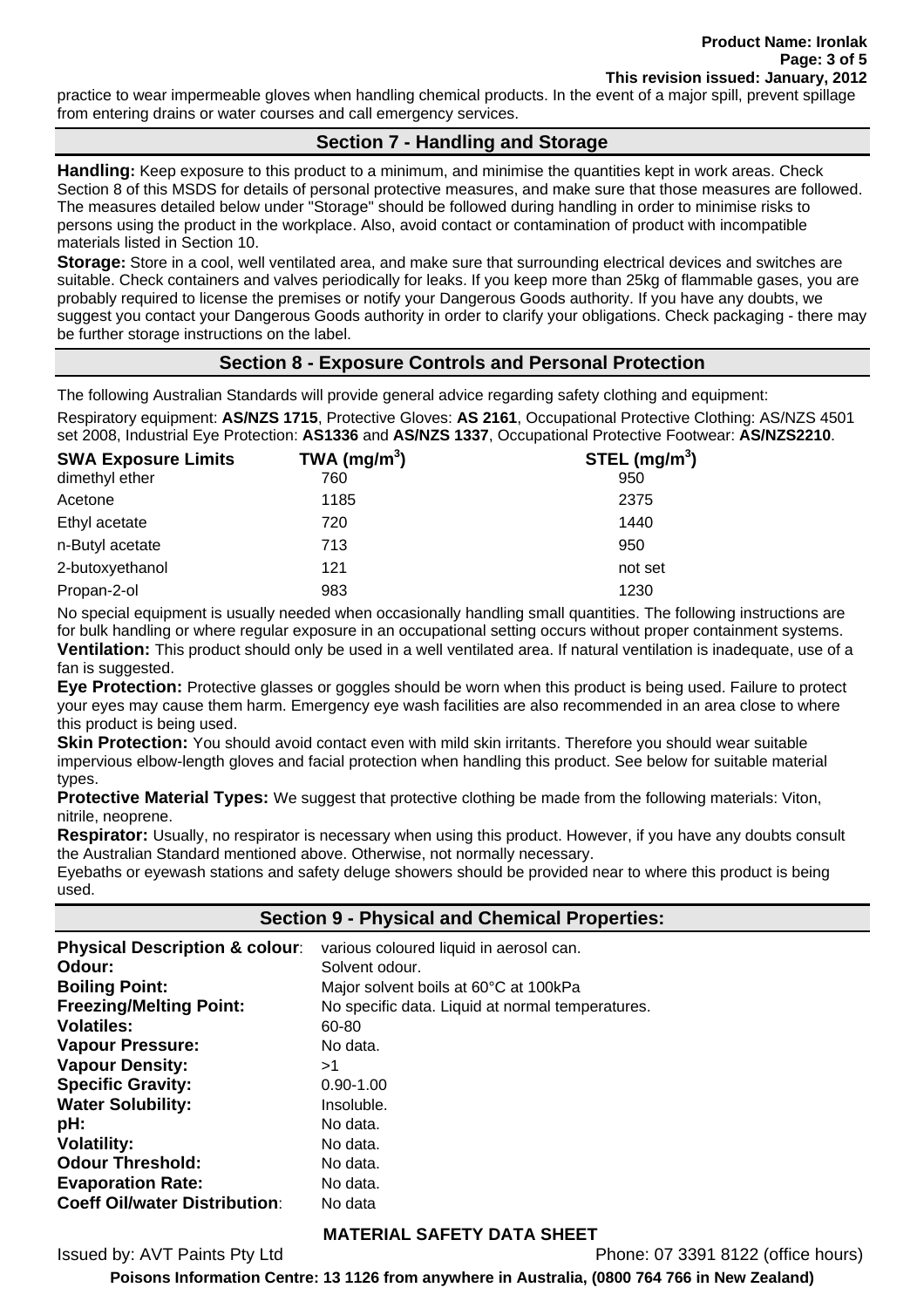**Autoignition temp:** No data.

## **Section 10 - Stability and Reactivity**

**Reactivity:** This product is unlikely to react or decompose under normal storage conditions. However, if you have any doubts, contact the supplier for advice on shelf life properties.

**Conditions to Avoid:** This product should be kept in a cool place, preferably below 30°C. Keep containers tightly closed. Keep containers and surrounding areas well ventilated. Keep away from sources of sparks or ignition. Any electrical equipment in the area of this product should be flame proofed.

**Incompatibilities:** No particular Incompatibilities.

**Fire Decomposition:** Combustion forms carbon dioxide, and if incomplete, carbon monoxide and smoke. Water is also formed. Carbon monoxide poisoning produces headache, weakness, nausea, dizziness, confusion, dimness of vision, disturbance of judgment, and unconsciousness followed by coma and death.

**Polymerisation:** This product will not undergo polymerisation reactions.

# **Section 11 - Toxicological Information**

**Local Effects:** 

**Target Organs:** There is no data to hand indicating any particular target organs.

## **Classification of Hazardous Ingredients**

Ingredient **Risk Phrases** 

No ingredient mentioned in the HSIS Database is present in this product at hazardous concentrations.

# **Section 12 - Ecological Information**

Insufficient data to be sure of status.

# **Section 13 - Disposal Considerations**

**Disposal:** Dispose of small quantities and empty containers by wrapping with paper and putting in garbage. For larger quantities, if recycling or reclaiming is not possible, use a commercial waste disposal service.

## **Section 14 - Transport Information**

**ADG Code:** 1950, AEROSOLS **Hazchem Code:** 2YE **Special Provisions:** 63, 190, 277 **Limited quantities:** ADG 7 specifies a Limited Quantity value of 1000mL for this class of product. **Dangerous Goods Class:** Class 2.1: Flammable gases. **Packaging Group:** Not set **Packaging Method:** P003

Class 2.1 Flammable gases shall not be loaded in the same vehicle or packed in the same freight container with Classes 1 (Explosives), 3 (Flammable Liquids) (where both flammable liquids and flammable gases are in bulk), 4.1 (Flammable Solids), 4.2 (Spontaneously Combustible Substances), 4.3 (Dangerous When Wet Substances), 5.1 (Oxidising Agents), 5.2 (Organic Peroxides), and 7 (Radioactive Substances). They may however be loaded in the same vehicle or packed in the same freight container with Classes 2.2 (Non-flammable Non-Toxic gases), 3 (Flammable liquids except where both flammable liquids and flammable gases are in bulk), 6 (Toxic Substances), 8 (Corrosive Substances) 9 (Miscellaneous dangerous goods), Foodstuffs and foodstuff empties.

# **Section 15 - Regulatory Information**

**AICS:** All of the significant ingredients in this formulation are compliant with NICNAS regulations. The following ingredient: Acetone, is mentioned in the SUSMP.

# **Section 16 - Other Information**

**This MSDS contains only safety-related information. For other data see product literature.** 

**Acronyms:** 

| <b>ADG Code</b><br><b>AICS</b> | Australian Code for the Transport of Dangerous Goods by Road and Rail $(7^{th}$ edition)<br>Australian Inventory of Chemical Substances |
|--------------------------------|-----------------------------------------------------------------------------------------------------------------------------------------|
| <b>SWA</b>                     | Safe Work Australia, formerly ASCC and NOHSC                                                                                            |
| <b>CAS number</b>              | <b>Chemical Abstracts Service Registry Number</b>                                                                                       |

# **MATERIAL SAFETY DATA SHEET**

Issued by: AVT Paints Pty Ltd Phone: 07 3391 8122 (office hours)